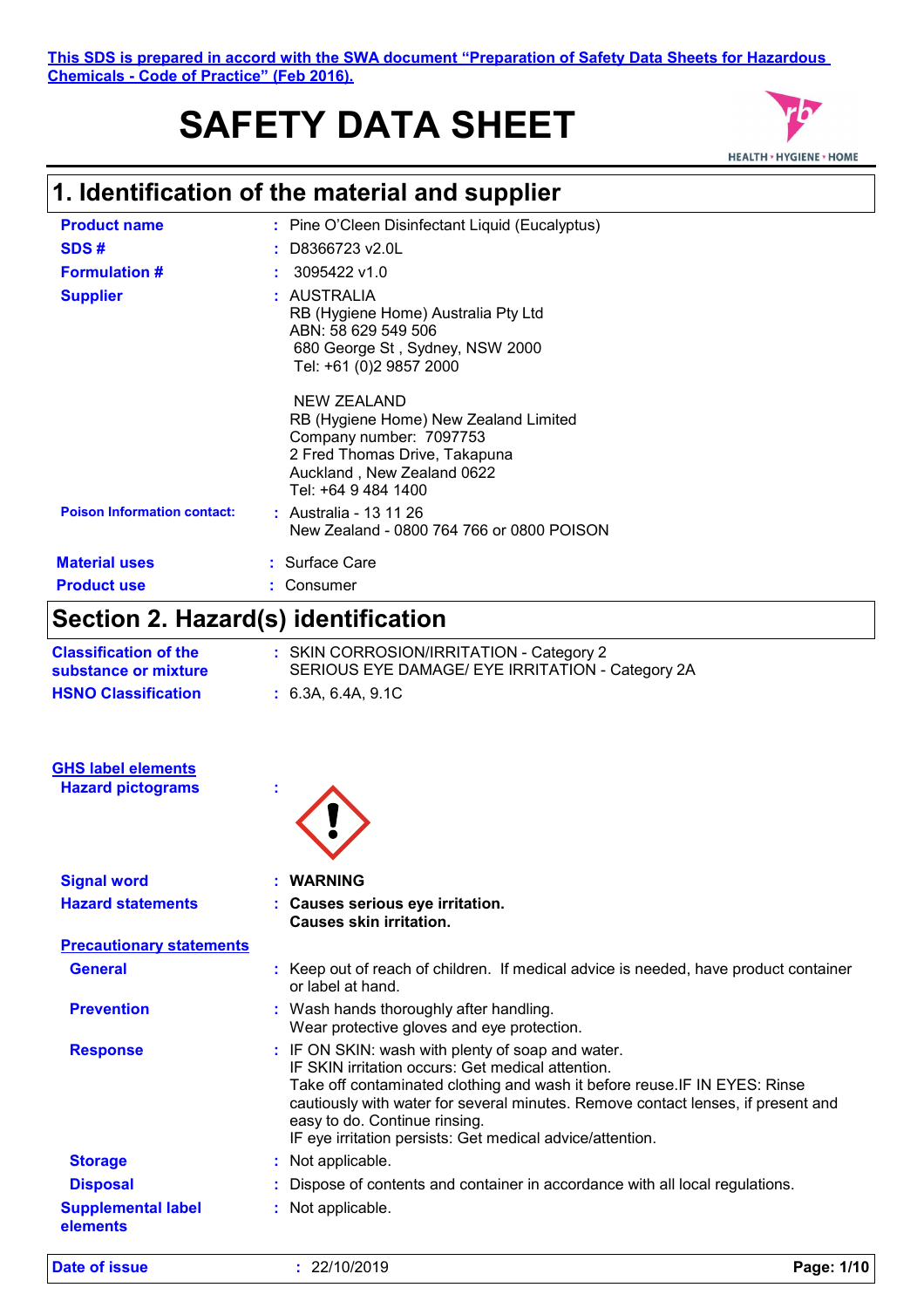# **Section 2. Hazard(s) identification**

**Other hazards which do not :** None known. **result in classification**

# **Section 3. Composition and ingredient information**

**Substance/mixture :**

: Mixture

| <b>Ingredient name</b>                                                          | $\%$ (w/w) | <b>CAS number</b> |
|---------------------------------------------------------------------------------|------------|-------------------|
| quaternary ammonium compounds, benzyl-C8-18-alkyldimethyl, chlorides $\leq 1.8$ |            | 68424-85-1        |

### **Other Non-hazardous ingredients to 100%**

**Occupational exposure limits, if available, are listed in Section 8.**

### **Section 4. First aid measures**

### **Description of necessary first aid measures**

| Eye contact         | : Immediately flush eyes with plenty of water, occasionally lifting the upper and lower<br>eyelids. Check for and remove any contact lenses. Continue to rinse for at least 10<br>minutes. Get medical attention.                                                                                                                                                                                                                                                                                                                                                                                                                                                                                                                                                                                                            |
|---------------------|------------------------------------------------------------------------------------------------------------------------------------------------------------------------------------------------------------------------------------------------------------------------------------------------------------------------------------------------------------------------------------------------------------------------------------------------------------------------------------------------------------------------------------------------------------------------------------------------------------------------------------------------------------------------------------------------------------------------------------------------------------------------------------------------------------------------------|
| <b>Inhalation</b>   | : Remove victim to fresh air and keep at rest in a position comfortable for breathing.<br>If not breathing, if breathing is irregular or if respiratory arrest occurs, provide<br>artificial respiration or oxygen by trained personnel. It may be dangerous to the<br>person providing aid to give mouth-to-mouth resuscitation. Get medical attention if<br>adverse health effects persist or are severe. If unconscious, place in recovery<br>position and get medical attention immediately. Maintain an open airway. Loosen<br>tight clothing such as a collar, tie, belt or waistband.                                                                                                                                                                                                                                 |
| <b>Skin contact</b> | : Flush contaminated skin with plenty of water. Remove contaminated clothing and<br>shoes. Continue to rinse for at least 10 minutes. Get medical attention. Wash<br>clothing before reuse. Clean shoes thoroughly before reuse.                                                                                                                                                                                                                                                                                                                                                                                                                                                                                                                                                                                             |
| <b>Ingestion</b>    | : Wash out mouth with water. Remove dentures if any. Remove victim to fresh air<br>and keep at rest in a position comfortable for breathing. If material has been<br>swallowed and the exposed person is conscious, give small quantities of water to<br>drink. Stop if the exposed person feels sick as vomiting may be dangerous. Do not<br>induce vomiting unless directed to do so by medical personnel. If vomiting occurs,<br>the head should be kept low so that vomit does not enter the lungs. Get medical<br>attention if adverse health effects persist or are severe. Never give anything by<br>mouth to an unconscious person. If unconscious, place in recovery position and get<br>medical attention immediately. Maintain an open airway. Loosen tight clothing such<br>as a collar, tie, belt or waistband. |

### **Most important symptoms/effects, acute and delayed**

| Date of issue                         | : 22/10/2019                                                                               | Page: 2/10 |
|---------------------------------------|--------------------------------------------------------------------------------------------|------------|
| <b>Ingestion</b>                      | : No specific data.                                                                        |            |
| <b>Skin contact</b>                   | Adverse symptoms may include the following:<br>irritation<br>redness                       |            |
| <b>Inhalation</b>                     | : No specific data.                                                                        |            |
| <b>Eye contact</b>                    | : Adverse symptoms may include the following:<br>pain or irritation<br>watering<br>redness |            |
| <b>Over-exposure signs/symptoms</b>   |                                                                                            |            |
| <b>Ingestion</b>                      | : No known significant effects or critical hazards.                                        |            |
| <b>Skin contact</b>                   | : Causes skin irritation.                                                                  |            |
| <b>Inhalation</b>                     | : No known significant effects or critical hazards.                                        |            |
| Eye contact                           | : Causes serious eye irritation.                                                           |            |
| <b>Potential acute health effects</b> |                                                                                            |            |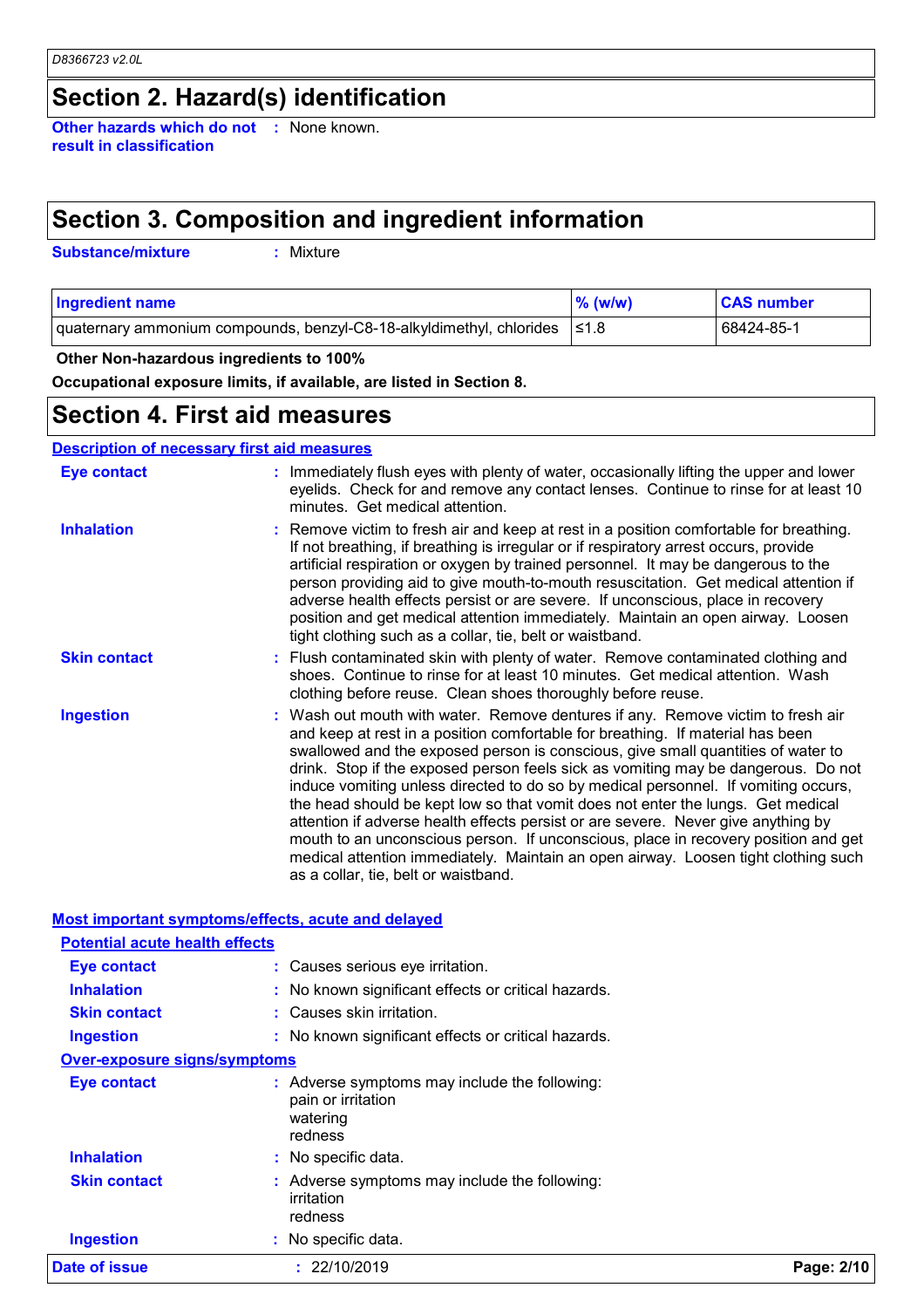# **Section 4. First aid measures**

| Indication of immediate medical attention and special treatment needed, if necessary |                                                                                                                                                                               |  |  |
|--------------------------------------------------------------------------------------|-------------------------------------------------------------------------------------------------------------------------------------------------------------------------------|--|--|
| <b>Notes to physician</b>                                                            | : Treat symptomatically. Contact poison treatment specialist immediately if large<br>quantities have been ingested or inhaled.                                                |  |  |
| <b>Specific treatments</b>                                                           | : No specific treatment.                                                                                                                                                      |  |  |
| <b>Protection of first-aiders</b>                                                    | : No action shall be taken involving any personal risk or without suitable training. It<br>may be dangerous to the person providing aid to give mouth-to-mouth resuscitation. |  |  |

**See toxicological information (Section 11)**

# **Section 5. Fire-fighting measures**

| <b>Extinguishing media</b>                             |                                                                                                                                                                                                     |
|--------------------------------------------------------|-----------------------------------------------------------------------------------------------------------------------------------------------------------------------------------------------------|
| <b>Suitable extinguishing</b><br>media                 | : Use an extinguishing agent suitable for the surrounding fire.                                                                                                                                     |
| <b>Unsuitable extinguishing</b><br>media               | $:$ None known.                                                                                                                                                                                     |
| <b>Specific hazards arising</b><br>from the chemical   | : In a fire, hazardous decomposition products may be produced.                                                                                                                                      |
| <b>Hazardous thermal</b><br>decomposition products     | : No specific data.                                                                                                                                                                                 |
| <b>Special protective actions</b><br>for fire-fighters | : Promptly isolate the scene by removing all persons from the vicinity of the incident if<br>there is a fire. No action shall be taken involving any personal risk or without<br>suitable training. |
| <b>Special protective actions</b><br>for fire-fighters | : Fire-fighters should wear appropriate protective equipment and self-contained<br>breathing apparatus (SCBA) with a full face-piece operated in positive pressure<br>mode.                         |

# **Section 6. Accidental release measures**

| <b>Personal precautions, protective equipment and emergency procedures</b> |  |                                                                                                                                                                                                                                                                                                                                                                                                                  |
|----------------------------------------------------------------------------|--|------------------------------------------------------------------------------------------------------------------------------------------------------------------------------------------------------------------------------------------------------------------------------------------------------------------------------------------------------------------------------------------------------------------|
| For non-emergency<br>personnel                                             |  | : No action shall be taken involving any personal risk or without suitable training.<br>Evacuate surrounding areas. Keep unnecessary and unprotected personnel from<br>entering. Do not touch or walk through spilled material. Avoid breathing vapor or<br>mist. Provide adequate ventilation. Wear appropriate respirator when ventilation is<br>inadequate. Put on appropriate personal protective equipment. |
|                                                                            |  | For emergency responders : If specialized clothing is required to deal with the spillage, take note of any<br>information in Section 8 on suitable and unsuitable materials. See also the<br>information in "For non-emergency personnel".                                                                                                                                                                       |
| <b>Environmental precautions</b>                                           |  | : Avoid dispersal of spilled material and runoff and contact with soil, waterways,<br>drains and sewers. Inform the relevant authorities if the product has caused<br>environmental pollution (sewers, waterways, soil or air).                                                                                                                                                                                  |
| <b>Methods and materials for containment and cleaning up</b>               |  |                                                                                                                                                                                                                                                                                                                                                                                                                  |
| <b>Small spill</b>                                                         |  | : Stop leak if without risk. Move containers from spill area. Dilute with water and mop<br>up if water-soluble. Alternatively, or if water-insoluble, absorb with an inert dry<br>material and place in an appropriate waste disposal container. Dispose of via a<br>licensed waste disposal contractor.                                                                                                         |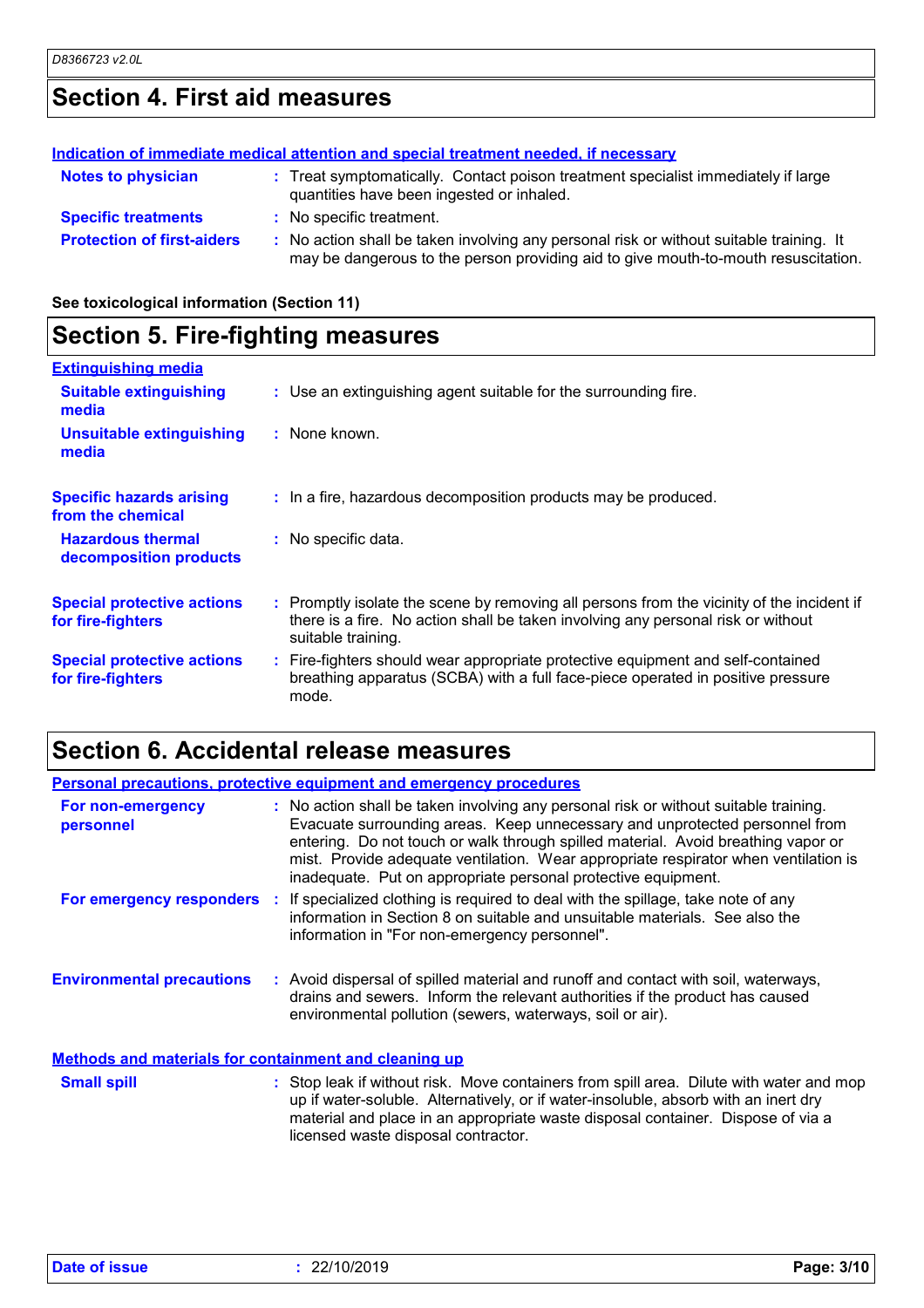# **Section 6. Accidental release measures**

| <b>Large spill</b> | : Stop leak if without risk. Move containers from spill area. Approach release from<br>upwind. Prevent entry into sewers, water courses, basements or confined areas.<br>Wash spillages into an effluent treatment plant or proceed as follows. Contain and<br>collect spillage with non-combustible, absorbent material e.g. sand, earth,<br>vermiculite or diatomaceous earth and place in container for disposal according to |
|--------------------|----------------------------------------------------------------------------------------------------------------------------------------------------------------------------------------------------------------------------------------------------------------------------------------------------------------------------------------------------------------------------------------------------------------------------------|
|                    | local regulations (see Section 13). Dispose of via a licensed waste disposal<br>contractor. Contaminated absorbent material may pose the same hazard as the<br>spilled product. Note: see Section 1 for emergency contact information and Section<br>13 for waste disposal.                                                                                                                                                      |

**See Section 1 for emergency contact information. See Section 8 for information on appropriate personal protective equipment. See Section 13 for additional waste treatment information.**

# **Section 7. Handling and storage**

**Precautions for safe handling**

| <b>Protective measures</b>                                                       | : Put on appropriate personal protective equipment (see Section 8). Do not ingest.<br>Avoid contact with eyes, skin and clothing. Avoid breathing vapor or mist. Keep in<br>the original container or an approved alternative made from a compatible material,<br>kept tightly closed when not in use. Empty containers retain product residue and<br>can be hazardous. Do not reuse container.                                                                                                               |  |
|----------------------------------------------------------------------------------|---------------------------------------------------------------------------------------------------------------------------------------------------------------------------------------------------------------------------------------------------------------------------------------------------------------------------------------------------------------------------------------------------------------------------------------------------------------------------------------------------------------|--|
| <b>Advice on general</b><br>occupational hygiene                                 | : Eating, drinking and smoking should be prohibited in areas where this material is<br>handled, stored and processed. Workers should wash hands and face before<br>eating, drinking and smoking. Remove contaminated clothing and protective<br>equipment before entering eating areas. See also Section 8 for additional<br>information on hygiene measures.                                                                                                                                                 |  |
| <b>Conditions for safe storage,</b><br>including any<br><b>incompatibilities</b> | : Store in accordance with local regulations. Store in original container protected<br>from direct sunlight in a dry, cool and well-ventilated area, away from incompatible<br>materials (see Section 10) and food and drink. Keep container tightly closed and<br>sealed until ready for use. Containers that have been opened must be carefully<br>resealed and kept upright to prevent leakage. Do not store in unlabeled containers.<br>Use appropriate containment to avoid environmental contamination. |  |

### **Section 8. Exposure controls and personal protection**

| <b>Control parameters</b>                         |                                                                                                                                                                                                                                                                                                                                                                                                   |
|---------------------------------------------------|---------------------------------------------------------------------------------------------------------------------------------------------------------------------------------------------------------------------------------------------------------------------------------------------------------------------------------------------------------------------------------------------------|
| <b>Australia</b>                                  |                                                                                                                                                                                                                                                                                                                                                                                                   |
| <b>Occupational exposure limits</b>               |                                                                                                                                                                                                                                                                                                                                                                                                   |
| None.                                             |                                                                                                                                                                                                                                                                                                                                                                                                   |
| <b>New Zealand</b>                                |                                                                                                                                                                                                                                                                                                                                                                                                   |
| <b>Occupational exposure limits</b>               | : No exposure standard allocated.                                                                                                                                                                                                                                                                                                                                                                 |
| <b>Appropriate engineering</b><br><b>controls</b> | : Good general ventilation should be sufficient to control worker exposure to airborne<br>contaminants.                                                                                                                                                                                                                                                                                           |
| <b>Environmental exposure</b><br><b>controls</b>  | : Emissions from ventilation or work process equipment should be checked to ensure<br>they comply with the requirements of environmental protection legislation. In some<br>cases, fume scrubbers, filters or engineering modifications to the process<br>equipment will be necessary to reduce emissions to acceptable levels.                                                                   |
| <b>Individual protection measures</b>             |                                                                                                                                                                                                                                                                                                                                                                                                   |
| <b>Hygiene measures</b>                           | : Wash hands, forearms and face thoroughly after handling chemical products, before<br>eating, smoking and using the lavatory and at the end of the working period.<br>Appropriate techniques should be used to remove potentially contaminated clothing.<br>Wash contaminated clothing before reusing. Ensure that eyewash stations and<br>safety showers are close to the workstation location. |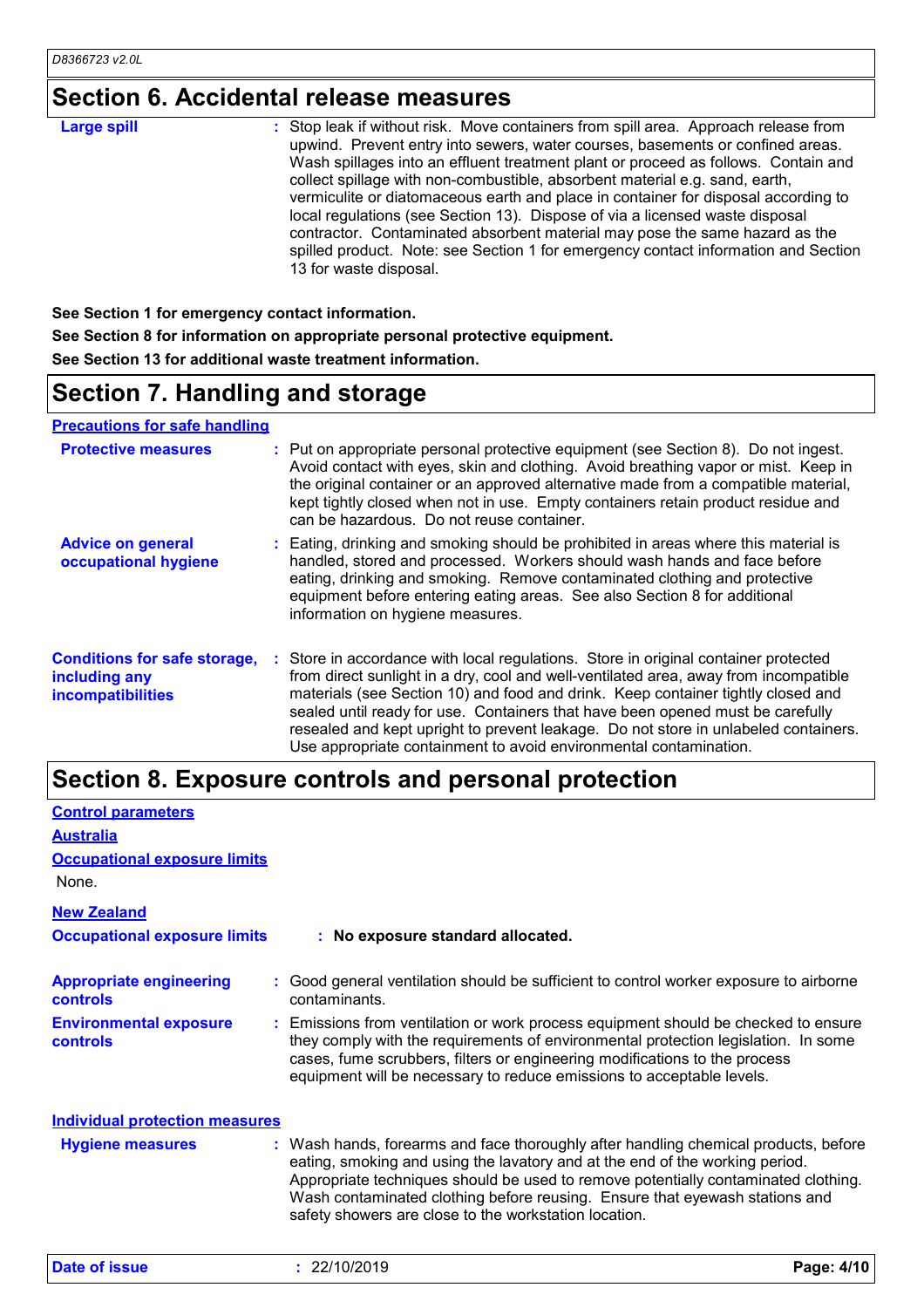# **Section 8. Exposure controls and personal protection**

| <b>Eye/face protection</b>    | : Safety eyewear complying with an approved standard should be used when a risk<br>assessment indicates this is necessary to avoid exposure to liquid splashes, mists,                                                                                                                                                                                                                                                   |
|-------------------------------|--------------------------------------------------------------------------------------------------------------------------------------------------------------------------------------------------------------------------------------------------------------------------------------------------------------------------------------------------------------------------------------------------------------------------|
|                               | gases or dusts. If contact is possible, the following protection should be worn,<br>unless the assessment indicates a higher degree of protection: chemical splash<br>goggles.                                                                                                                                                                                                                                           |
| <b>Skin protection</b>        |                                                                                                                                                                                                                                                                                                                                                                                                                          |
| <b>Hand protection</b>        | : Considering the parameters specified by the glove manufacturer, check during use<br>that the gloves are still retaining their protective properties. It should be noted that<br>the time to breakthrough for any glove material may be different for different glove<br>manufacturers. In the case of mixtures, consisting of several substances, the<br>protection time of the gloves cannot be accurately estimated. |
| <b>Body protection</b>        | : Personal protective equipment for the body should be selected based on the task<br>being performed and the risks involved and should be approved by a specialist<br>before handling this product.                                                                                                                                                                                                                      |
| <b>Other skin protection</b>  | : Appropriate footwear and any additional skin protection measures should be<br>selected based on the task being performed and the risks involved and should be<br>approved by a specialist before handling this product.                                                                                                                                                                                                |
| <b>Respiratory protection</b> | : Based on the hazard and potential for exposure, select a respirator that meets the<br>appropriate standard or certification. Respirators must be used according to a<br>respiratory protection program to ensure proper fitting, training, and other important<br>aspects of use.                                                                                                                                      |

# **Section 9. Physical and chemical properties**

| <b>Appearance</b>                                 |    |                                                                      |
|---------------------------------------------------|----|----------------------------------------------------------------------|
| <b>Physical state</b>                             |    | : Liquid. [Clear]                                                    |
| <b>Color</b>                                      |    | : Green. [Light]                                                     |
| Odor                                              |    | eucalyptus odour                                                     |
| <b>Odor threshold</b>                             | ٠  | Not available.                                                       |
| <b>Melting point</b>                              | ÷  | Not available.                                                       |
| <b>Boiling point</b>                              |    | Not available.                                                       |
| <b>Flash point</b>                                |    | Closed cup: >93.3°C (>199.9°F)                                       |
| <b>Evaporation rate</b>                           | t. | Not available.                                                       |
| <b>Flammability (solid, gas)</b>                  |    | Not available.                                                       |
| Lower and upper explosive<br>(flammable) limits   |    | : Not available.                                                     |
| <b>Vapor pressure</b>                             |    | : Not available.                                                     |
| <b>Vapor density</b>                              |    | Not available.                                                       |
| <b>Relative density</b>                           |    | 1.003 to 1.013                                                       |
| <b>Solubility</b>                                 |    | Easily soluble in the following materials: cold water and hot water. |
| <b>Solubility in water</b>                        | ÷. | Not available.                                                       |
| <b>Partition coefficient: n-</b><br>octanol/water |    | $:$ Not available.                                                   |
| <b>Auto-ignition temperature</b>                  |    | $:$ Not available.                                                   |
| <b>Decomposition temperature</b>                  |    | : Not available.                                                     |
| <b>Viscosity</b>                                  |    | Not available.                                                       |
| Flow time (ISO 2431)                              | ÷  | Not available.                                                       |
|                                                   |    |                                                                      |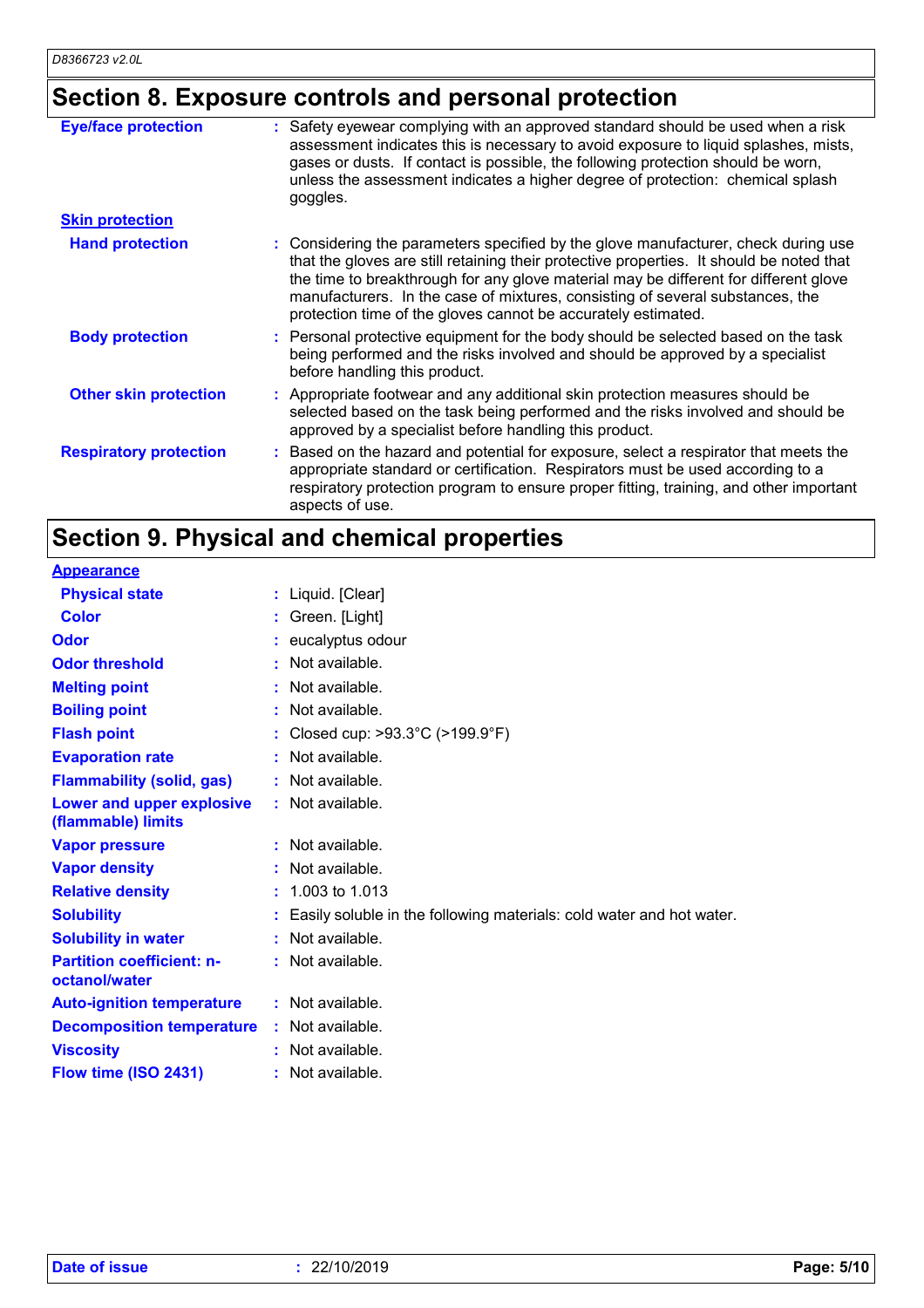## **Section 10. Stability and reactivity**

| <b>Hazardous decomposition</b><br>products   | : Under normal conditions of storage and use, hazardous decomposition products<br>should not be produced. |
|----------------------------------------------|-----------------------------------------------------------------------------------------------------------|
| <b>Incompatible materials</b>                | : No specific data.                                                                                       |
| <b>Conditions to avoid</b>                   | $:$ No specific data.                                                                                     |
| <b>Possibility of hazardous</b><br>reactions | : Under normal conditions of storage and use, hazardous reactions will not occur.                         |
| <b>Chemical stability</b>                    | : The product is stable.                                                                                  |
| <b>Reactivity</b>                            | : No specific test data related to reactivity available for this product or its ingredients.              |

### **Section 11. Toxicological information**

### **Information on toxicological effects**

### **Acute toxicity**

| <b>Product/ingredient name</b>                                                   | <b>Result</b> | <b>Species</b> | <b>Dose</b> | <b>Exposure</b> |
|----------------------------------------------------------------------------------|---------------|----------------|-------------|-----------------|
| I quaternary ammonium<br>compounds, benzyl-<br>C8-18-alkyldimethyl,<br>chlorides | LD50 Dermal   | Rabbit         | 2848 mg/kg  |                 |
|                                                                                  | LD50 Dermal   | Rabbit         | 3413 mg/kg  |                 |
|                                                                                  | LD50 Oral     | Rat            | 344 mg/kg   |                 |
|                                                                                  | LD50 Oral     | Rat            | 398 mg/kg   |                 |

**Conclusion/Summary :** Based on available data, the classification criteria are not met.

### **Irritation/Corrosion**

| <b>Product/ingredient name</b>                                                            | <b>Result</b>          | <b>Species</b> | <b>Score</b> | <b>Exposure</b>           | <b>Observation</b> |
|-------------------------------------------------------------------------------------------|------------------------|----------------|--------------|---------------------------|--------------------|
| I quaternary ammonium<br>  compounds, benzyl-<br>C8-18-alkyldimethyl,<br><b>chlorides</b> | Skin - Severe irritant | Rabbit         |              | $ 25 \text{ milligrams} $ |                    |

**Conclusion/Summary**

**Skin :** Based on Calculation Method: Causes skin irritation.

**Eyes :** Based on Calculation method: Causes serious eye irritation.

**Respiratory :** Based on available data, the classification criteria are not met.

**Sensitization**

| <b>Product/ingredient name</b>                                                 | <b>Route of</b><br><b>exposure</b> | <b>Species</b> | <b>Result</b>   |
|--------------------------------------------------------------------------------|------------------------------------|----------------|-----------------|
| quaternary ammonium<br>compounds, benzyl-<br>C8-18-alkyldimethyl,<br>chlorides | skin                               | Guinea pig     | Not sensitizing |

### **Conclusion/Summary**

**Skin :** Based on available data, the classification criteria are not met.

**Mutagenicity**

**Respiratory :** Based on available data, the classification criteria are not met.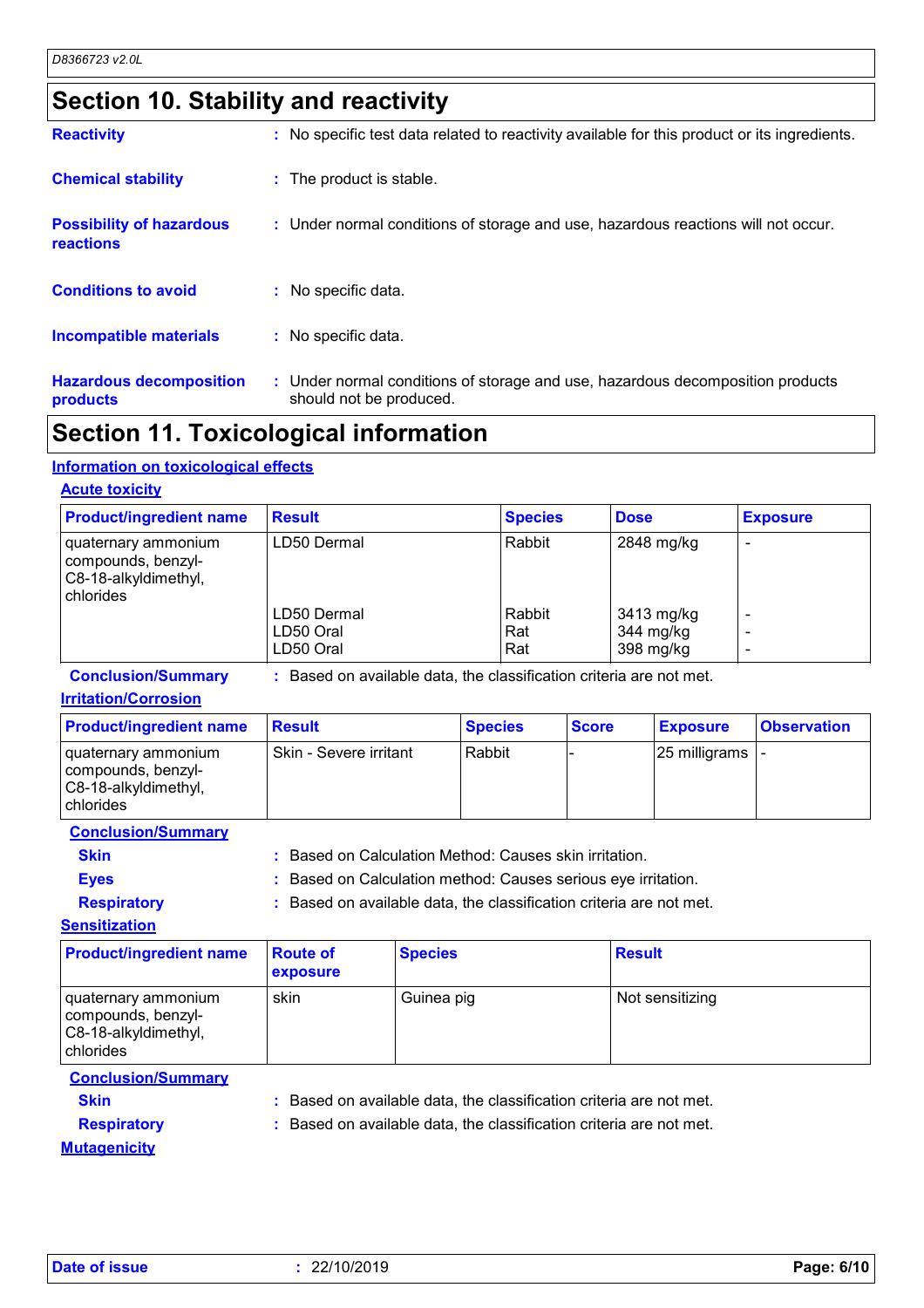# **Section 11. Toxicological information**

| Experiment: In vitro<br>Subject: Bacteria<br>Experiment: In vitro<br>Subject: Mammalian-Animal<br>Experiment: In vitro<br>Subject: Mammalian-Animal<br>: Based on available data, the classification criteria are not met.<br>: Based on available data, the classification criteria are not met. | Negative<br>Negative<br>Negative              |
|---------------------------------------------------------------------------------------------------------------------------------------------------------------------------------------------------------------------------------------------------------------------------------------------------|-----------------------------------------------|
|                                                                                                                                                                                                                                                                                                   |                                               |
|                                                                                                                                                                                                                                                                                                   |                                               |
|                                                                                                                                                                                                                                                                                                   |                                               |
|                                                                                                                                                                                                                                                                                                   |                                               |
|                                                                                                                                                                                                                                                                                                   |                                               |
|                                                                                                                                                                                                                                                                                                   |                                               |
|                                                                                                                                                                                                                                                                                                   |                                               |
|                                                                                                                                                                                                                                                                                                   |                                               |
| : Based on available data, the classification criteria are not met.                                                                                                                                                                                                                               |                                               |
|                                                                                                                                                                                                                                                                                                   |                                               |
|                                                                                                                                                                                                                                                                                                   |                                               |
| : Based on available data, the classification criteria are not met.                                                                                                                                                                                                                               |                                               |
|                                                                                                                                                                                                                                                                                                   |                                               |
|                                                                                                                                                                                                                                                                                                   |                                               |
|                                                                                                                                                                                                                                                                                                   |                                               |
|                                                                                                                                                                                                                                                                                                   |                                               |
|                                                                                                                                                                                                                                                                                                   |                                               |
|                                                                                                                                                                                                                                                                                                   |                                               |
|                                                                                                                                                                                                                                                                                                   |                                               |
| : No known significant effects or critical hazards.                                                                                                                                                                                                                                               |                                               |
|                                                                                                                                                                                                                                                                                                   |                                               |
| : No known significant effects or critical hazards.                                                                                                                                                                                                                                               |                                               |
| Symptoms related to the physical, chemical and toxicological characteristics                                                                                                                                                                                                                      |                                               |
| : Adverse symptoms may include the following:                                                                                                                                                                                                                                                     |                                               |
|                                                                                                                                                                                                                                                                                                   |                                               |
|                                                                                                                                                                                                                                                                                                   |                                               |
|                                                                                                                                                                                                                                                                                                   |                                               |
|                                                                                                                                                                                                                                                                                                   | : Adverse symptoms may include the following: |

### **Short term exposure**

| <b>Date of issue</b> | 22/10/2019 | Page: 7/10 |
|----------------------|------------|------------|
|----------------------|------------|------------|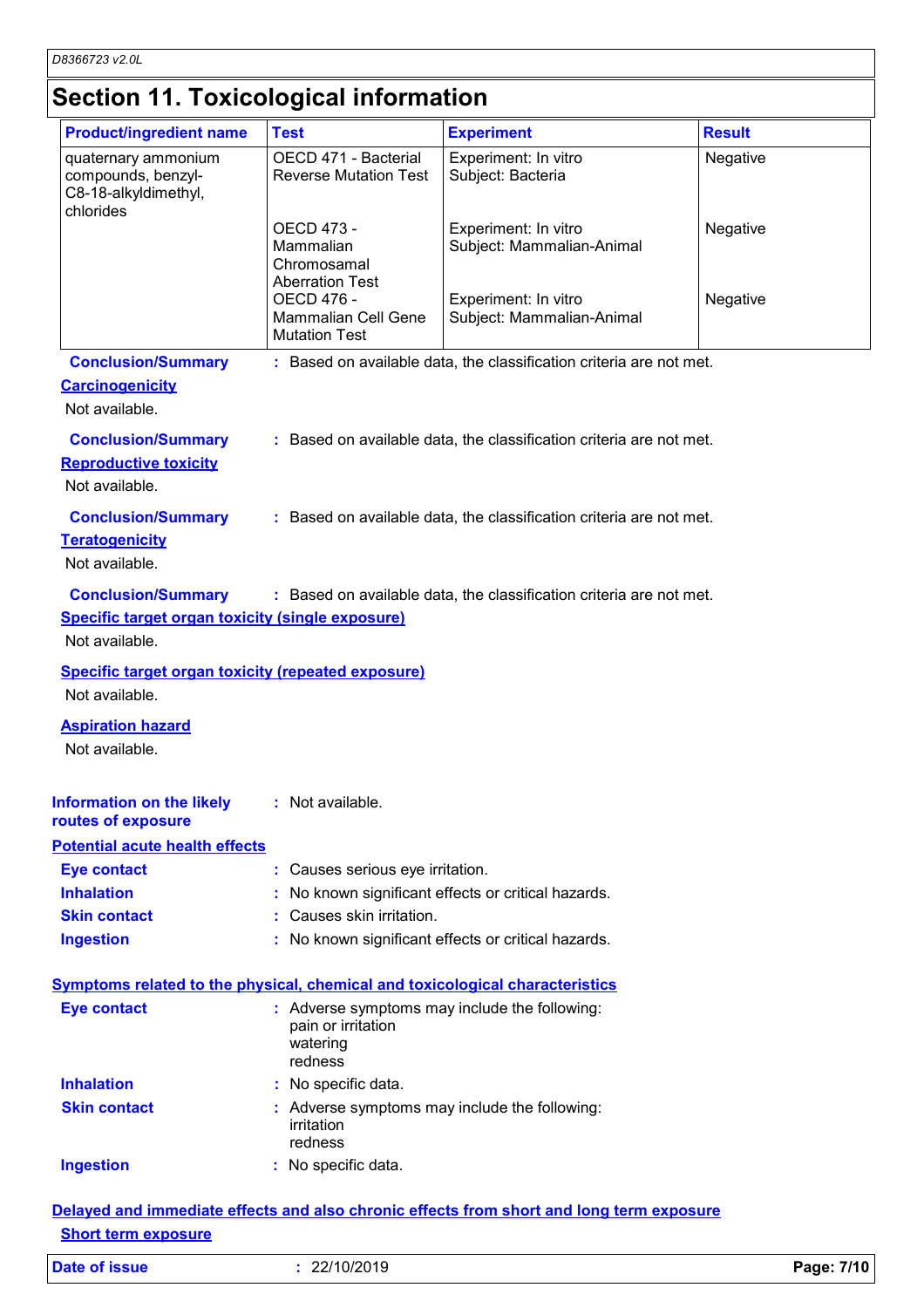## **Section 11. Toxicological information**

| <b>Potential immediate</b><br>effects             | $:$ Not available.                                                  |
|---------------------------------------------------|---------------------------------------------------------------------|
| <b>Potential delayed effects : Not available.</b> |                                                                     |
| <b>Long term exposure</b>                         |                                                                     |
| <b>Potential immediate</b><br><b>effects</b>      | : Not available.                                                    |
| <b>Potential delayed effects : Not available.</b> |                                                                     |
| <b>Potential chronic health effects</b>           |                                                                     |
| Not available.                                    |                                                                     |
| <b>Conclusion/Summary</b>                         | : Based on available data, the classification criteria are not met. |
| <b>General</b>                                    | : No known significant effects or critical hazards.                 |
| <b>Carcinogenicity</b>                            | : No known significant effects or critical hazards.                 |
| <b>Mutagenicity</b>                               | : No known significant effects or critical hazards.                 |
| <b>Teratogenicity</b>                             | : No known significant effects or critical hazards.                 |
| <b>Developmental effects</b>                      | : No known significant effects or critical hazards.                 |
| <b>Fertility effects</b>                          | : No known significant effects or critical hazards.                 |
|                                                   |                                                                     |

### **Numerical measures of toxicity**

|--|

| Route | <b>ATE value</b> |
|-------|------------------|
| Oral  | 23271.3 mg/kg    |

# **Section 12. Ecological information**

### **Toxicity**

| <b>Product/ingredient name</b>                                                 | <b>Result</b>                                                     | <b>Species</b>                      | <b>Exposure</b>      |
|--------------------------------------------------------------------------------|-------------------------------------------------------------------|-------------------------------------|----------------------|
| quaternary ammonium<br>compounds, benzyl-<br>C8-18-alkyldimethyl,<br>chlorides | Acute EC50 0.016 mg/l                                             | Daphnia                             | 48 hours             |
|                                                                                | Acute LC50 64 ppb Fresh water<br>Chronic EC10 0.009 mg/l          | Fish - Oncorhynchus mykiss<br>Algae | 96 hours<br>72 hours |
| <b>Conclusion/Summary</b>                                                      | Based on available data, the classification criteria are not met. |                                     |                      |

### **Persistence and degradability**

**Conclusion/Summary :** The surfactant(s) contained in this preparation complies (comply) with the biodegradability criteria as laid down in Regulation (EC) No.648/2004 on detergents. Data to support this assertion are held at the disposal of the competent authorities of the Member States and will be made available to them, at their direct request or at the request of a detergent manufacturer.

| <b>Product/ingredient name</b>                                                 | <b>Aquatic half-life</b> | Photolysis | Biodegradability |
|--------------------------------------------------------------------------------|--------------------------|------------|------------------|
| quaternary ammonium<br>compounds, benzyl-<br>C8-18-alkyldimethyl,<br>chlorides |                          |            | <b>Readily</b>   |

### **Bioaccumulative potential**

Not available.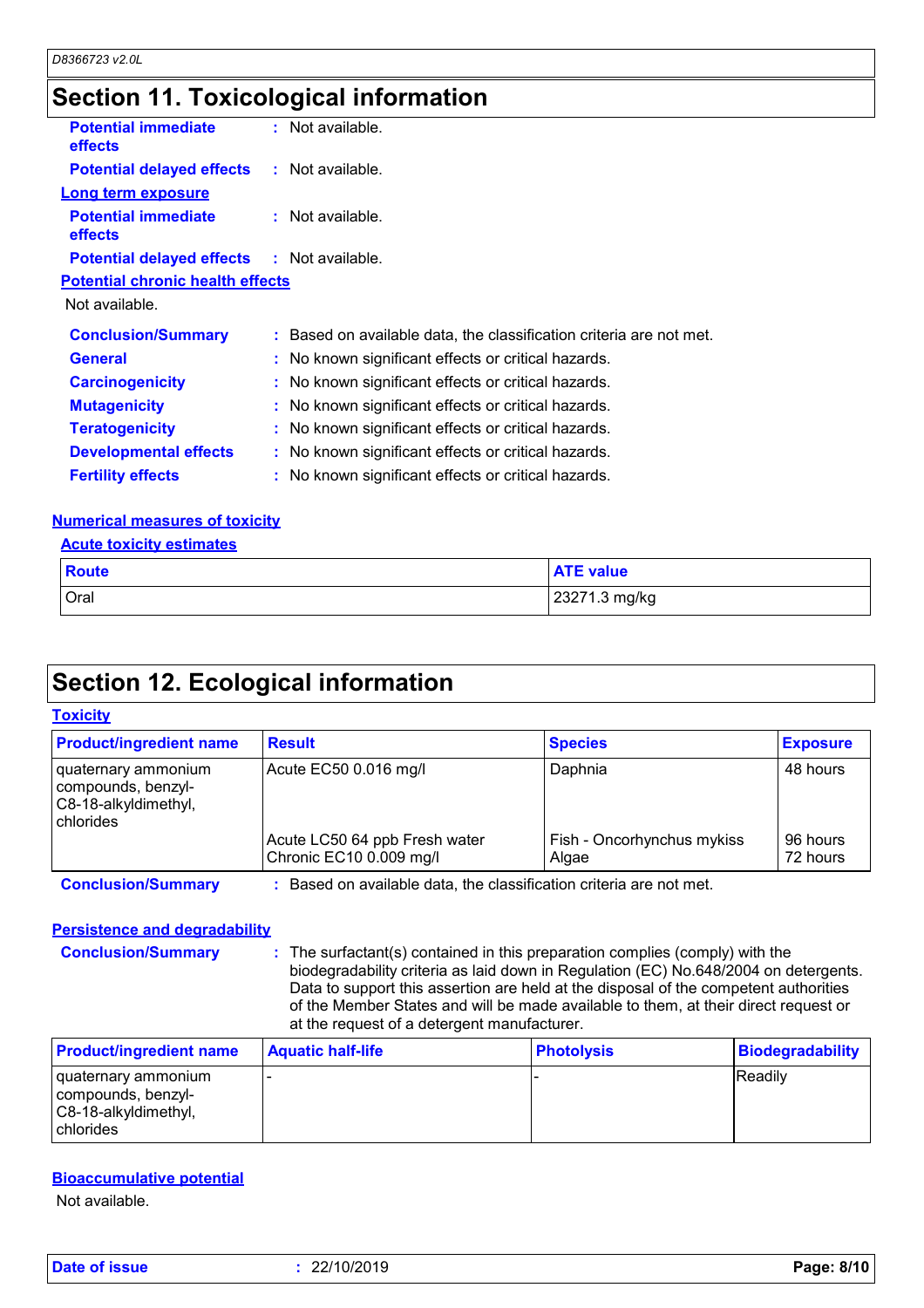# **Section 12. Ecological information**

### **Mobility in soil**

**Soil/water partition coefficient (K**<sub>oc</sub>)

**:** Not available.

**Other adverse effects :** No known significant effects or critical hazards.

### **Section 13. Disposal considerations**

The generation of waste should be avoided or minimized wherever possible. Disposal of this product, solutions and any by-products should at all times comply with the requirements of environmental protection and waste disposal legislation and any regional local authority requirements. Dispose of surplus and nonrecyclable products via a licensed waste disposal contractor. Waste should not be disposed of untreated to the sewer unless fully compliant with the requirements of all authorities with jurisdiction. Waste packaging should be recycled. Incineration or landfill should only be considered when recycling is not feasible. This material and its container must be disposed of in a safe way. Care should be taken when handling emptied containers that have not been cleaned or rinsed out. Empty containers or liners may retain some product residues. Avoid dispersal of spilled material and runoff and contact with soil, waterways, drains and sewers. **Disposal methods :**

### **Section 14. Transport information**

|                                      | <b>ADG</b>               | <b>ADR/RID</b> | <b>IMDG</b>              | <b>IATA</b>    |
|--------------------------------------|--------------------------|----------------|--------------------------|----------------|
| <b>UN number</b>                     | Not regulated.           | Not regulated. | Not regulated.           | Not regulated. |
| <b>UN proper</b><br>shipping name    | $\overline{\phantom{a}}$ |                |                          |                |
| <b>Transport hazard</b><br>class(es) | $\overline{\phantom{a}}$ |                | $\overline{\phantom{0}}$ |                |
| <b>Packing group</b>                 | $\overline{\phantom{a}}$ | ٠              |                          |                |
| <b>Environmental</b><br>hazards      | No.                      | No.            | No.                      | No.            |

**Special precautions for user Transport within user's premises:** always transport in closed containers that are **:** upright and secure. Ensure that persons transporting the product know what to do in the event of an accident or spillage.

**Transport in bulk according to Annex II of MARPOL and the IBC Code :** Not available.

### **Section 15. Regulatory information**

| <b>Standard Uniform Schedule of Medicine and Poisons</b>    |                                                                        |            |
|-------------------------------------------------------------|------------------------------------------------------------------------|------------|
| Not scheduled                                               |                                                                        |            |
|                                                             | <b>Model Work Health and Safety Requiations - Scheduled Substances</b> |            |
| No listed substance                                         |                                                                        |            |
| <b>Australia inventory (AICS)</b>                           | : All components are listed or exempted.                               |            |
| <b>New Zealand Inventory of</b><br><b>Chemicals (NZIoC)</b> | : All components are listed or exempted.                               |            |
| <b>HSNO Group Standard</b>                                  | : Cleaning Products (Subsidiary Hazard)                                |            |
| <b>HSNO Approval Number</b>                                 | : HSR002530                                                            |            |
| Date of issue                                               | 22/10/2019                                                             | Page: 9/10 |